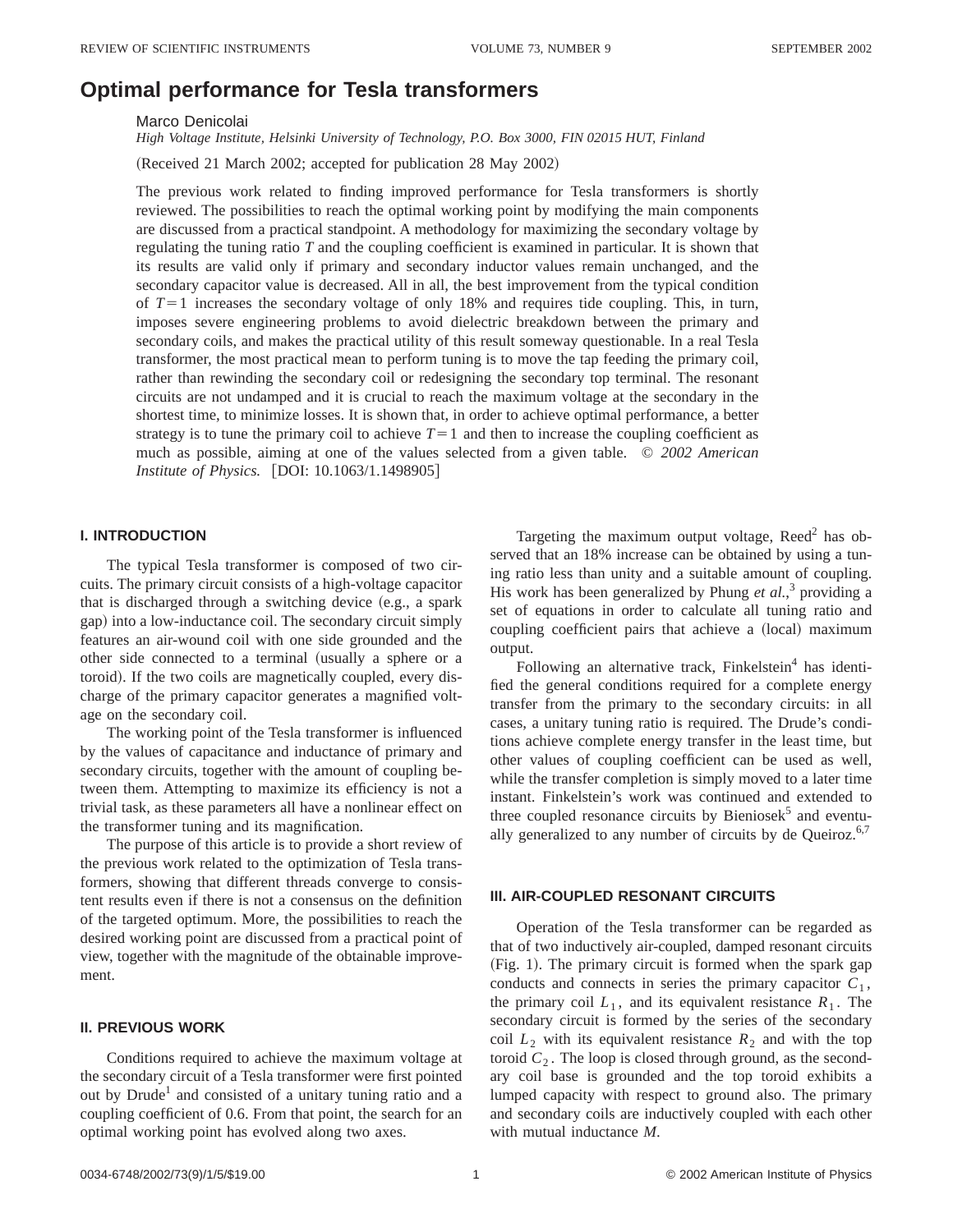

FIG. 1. Inductively coupled primary and secondary circuits in a Tesla transformer.<br>FIG. 2.  $G/G_L$  gain vs tuning ratio *T* for different *m* values.

According to the first Kirchoff law, the sum of the voltages around a closed circuit is zero, therefore, 8,9

$$
R_1 i_1 + \frac{1}{C_1} \int i_1 dt + L_1 \frac{di_1}{dt} + M \frac{di_2}{dt} = 0,
$$
 (1)

$$
R_2 i_2 + \frac{1}{C_2} \int i_2 dt + L_2 \frac{di_2}{dt} + M \frac{di_1}{dt} = 0.
$$
 (2)

Solutions in a closed form for voltage  $v_2$  developed on capacitor  $C_2$  can be found only for the ideal case of no damping  $(R_1 = R_2 = 0)$  as<sup>3</sup>

$$
v_2(t) = \frac{2kV_1}{\sqrt{(1-T)^2 + 4k^2T}} \sqrt{\frac{L_2}{L_1}} \sin\left(\frac{w_2 + w_1}{2}t\right)
$$
  
 
$$
\times \sin\left(\frac{w_2 - w_1}{2}t\right),
$$
 (3)

where

$$
k = \frac{M}{\sqrt{L_1 L_2}},\tag{4}
$$

$$
\omega_i = \frac{1}{\sqrt{L_i C_i}}, \quad i = 1, 2,
$$
\n<sup>(5)</sup>

$$
T = \frac{\omega_1^2}{\omega_2^2} = \frac{L_2 C_2}{L_1 C_1},\tag{6}
$$

$$
w_1 = \omega_2 \sqrt{\frac{(1+T) - \sqrt{(1-T)^2 + 4k^2T}}{2(1-k^2)}},
$$
  

$$
\sqrt{\frac{(1+T) + \sqrt{(1-T)^2 + 4k^2T}}{(1-T)^2 + 4k^2T}}}
$$
 (7)

$$
w_2 = \omega_2 \sqrt{\frac{(1+T) + \sqrt{(1-T)^2 + 4k^2T}}{2(1-k^2)}}.
$$

Here *k* is the coupling coefficient ( $0 < k < 1$ ), while  $\omega_1$ and  $\omega_2$  are, respectively, the angular resonance frequencies of the uncoupled primary and secondary circuits (also called open-circuit resonances).

The tuning ratio, indicated by *T*, is defined as the square of the ratio of the uncoupled resonance frequencies, while  $V_1$ is the initial voltage across  $C_1$ . More,  $w_1$  and  $w_2$  are the angular resonance frequencies of the primary and secondary circuits when coupled. The physical constraints on the values of *k* and *T* ensure that  $w_1$  and  $w_2$  are always real. Note that  $w_2$  $> w_1$  is also assumed.



Equation  $(3)$  shows that the secondary voltage is a high frequency oscillation  $(w_2 + w_1)/2$  which is amplitude modulated by another low frequency oscillation  $(w_2 - w_1)/2$ .

# **IV. CONDITIONS FOR MAXIMUM VOLTAGE GAIN**

An obvious way to optimize a Tesla transformer design is to aim for developing the maximum achievable secondary voltage. From Eq.  $(3)$ , the maximum voltage gain is

$$
G = \frac{v_2(t)}{V_1}\bigg|_{\text{max}} = \frac{2k}{\sqrt{(1-T)^2 + 4k^2T}} G_L,
$$
\n(8)

where

$$
G_L = \sqrt{\frac{L_2}{L_1}}.\tag{9}
$$

The gain  $G$  from Eq.  $(8)$  can be achieved only if both the sine terms in Eq. (3) are equal to  $\pm 1$  simultaneously, that is, only if

$$
\frac{w_2 + w_1}{2}t = \frac{\pi}{2} + m\pi \quad \text{and} \quad \frac{w_2 - w_1}{2}t = \frac{\pi}{2} + n\pi,\qquad(10)
$$

where *n* and *m* are positive or negative integers. Without losing generality, *n* can be set to zero, therefore, changing the requirement to

$$
\frac{w_2}{w_1} = \frac{1+m}{m}.\tag{11}
$$

Substituting Eq.  $(7)$  into Eq.  $(11)$  gives

$$
k = \sqrt{\frac{\alpha^2 (1+T)^2 - (1-T)^2}{4T}},\tag{12}
$$

where

$$
\alpha = \frac{1 + 2m}{1 + 2m + 2m^2}.
$$
\n(13)

 $k$  can now be eliminated from Eq.  $(8)$  giving<sup>3</sup>

$$
G = \frac{v_2(t)}{V_1}\bigg|_{\text{max}} = \sqrt{\frac{\alpha^2 (1+T)^2 - (1-T)^2}{\alpha^2 T (1+T)^2}} G_L.
$$
 (14)

The above result has been previously investigated<sup>2,3</sup> striving for maximizing the  $G/G_L$  ratio and pointing out that a value higher than 1 can be obtained for tuning ratios different than unity. As Fig. 2 shows, this ratio has its maximum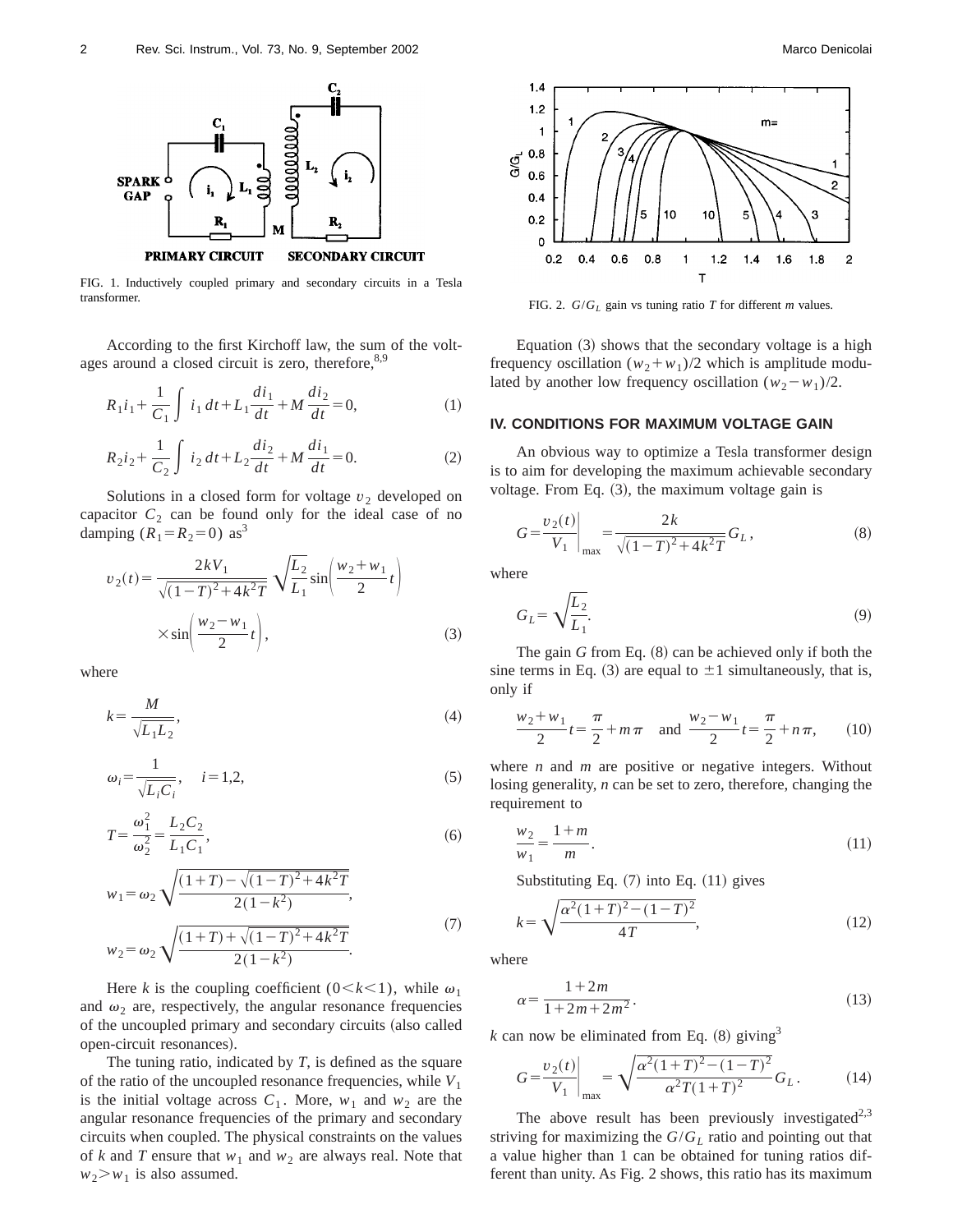

FIG. 3.  $K_1$  gain vs tuning ratio *T* for different *m* values.

for  $T<1$  depending on the value chosen for *m*. For instance,<sup>3</sup> if  $m=1$  then the maximum value achievable for  $G/G_L$  is 1.18, when  $T=0.541$  and  $k=0.546$ .

This analysis results in a maximized  $v_2(t)$  peak value supposing that the values of  $G_L$  (i.e.,  $L_1$  and  $L_2$ ) and of  $V_1$ remain constant. As the tuning ratio  $T$  [Eq.  $(6)$ ] can be varied by operating on  $C_1$ ,  $C_2$ ,  $L_1$ , or  $L_2$ , it is of practical interest to examine each of these cases separately in terms of the overall voltage gain achieved at the secondary. From Eqs.  $(3)$ and  $(14)$ , the maximum secondary voltage is

$$
V_2 = v_2(t)|_{\text{max}} = V_1 G = V_1 \sqrt{\frac{\alpha^2 (1+T)^2 - (1-T)^2}{\alpha^2 T (1+T)^2}} G_L
$$

$$
= V_1 G_T \sqrt{\frac{L_2}{L_1}}, \tag{15}
$$

where

$$
G_T = \frac{G}{G_L} = \sqrt{\frac{\alpha^2 (1+T)^2 - (1-T)^2}{\alpha^2 T (1+T)^2}}.
$$
\n(16)

It has to be noted that choosing a value for *m*, calculating  $\alpha$  from Eq. (13), picking a value for *T*, and calculating *k* using Eq.  $(12)$ , Eq.  $(11)$  is satisfied and the sine terms product is maximum  $(\pm 1)$ .

#### A. Optimizing  $L_1$  or  $L_2$

From Eqs.  $(9)$  and  $(6)$ , the tuning ratio is

$$
T = \frac{L_2 C_2}{L_1 C_1} = G_L^2 \frac{C_2}{C_1}.
$$
\n(17)

Optimizing  $L_1$  or  $L_2$ ,  $C_1$  and  $C_2$  are constant, therefore,

$$
G_L = \sqrt{\frac{C_1}{C_2}} T \propto \sqrt{T}.
$$
\n(18)

Also as  $V_1$  is constant, from Eqs. (15) and (18) we obtain

 $V_2 \propto G_T \sqrt{T}$ . (19)

This means that when varying *T* by changing  $L_1$  or  $L_2$ , the original graph family from Fig. 2 has to be corrected by a factor of  $\sqrt{T}$ . Therefore, the variable  $K_1$  can be defined as

$$
V_2 \propto K_1 = G_T \sqrt{T}.\tag{20}
$$

From Fig. 3 it can be easily seen that the maximum  $V_2$ 

value is now reached with  $T=1$ , regardless of the value of *m*  $(\text{anyway}, m \text{ has to be an integer as seen before})$ . In practice, on a real Tesla transformer, the secondary coil cannot be easily modified but the primary coil tap can be moved with no problem. In light of the above considerations, when tuning by moving the primary coil tap, the best performance can be achieved with a tuning ratio  $T=1$ .

## **B. Optimizing <sup>C</sup><sup>1</sup>**

When evaluating the benefits of optimizations involving the change of  $C_1$ , it is fair to use the same amount of energy  $E_0$  to accumulate the initial charge  $q_0$  on it. Recalling that  $V_1$ is the initial voltage across  $C_1$ ,

$$
E_0 = \frac{1}{2}C_1V_1^2. \tag{21}
$$

From Eqs.  $(15)$  and  $(21)$ , eliminating  $V_1$  we obtain

$$
V_2 = \sqrt{\frac{2E_0}{C_1}} G_T \sqrt{\frac{L_2}{L_1}}.
$$
 (22)

Substituting Eq.  $(6)$  and eliminating  $C_1$  the maximum secondary voltage is

$$
V_2 = \sqrt{2E_0} \sqrt{\frac{L_1 T}{L_2 C_2}} G_T \sqrt{\frac{L_2}{L_1}}.
$$
 (23)

As  $L_1$ ,  $L_2$ ,  $C_2$ , and  $E_0$  are constant,  $V_2$  is now proportional to  $K_2$  defined as

$$
V_2 \propto K_2 = \sqrt{T} G_T. \tag{24}
$$

This means that the same results obtained in the previous chapter for  $K_1$  (see Fig. 3) can also be applied in this case. Therefore, when tuning by changing the primary capacitor value, the best performance can be achieved with a tuning ratio  $T=1$ .

#### **C. Optimizing <sup>C</sup><sup>2</sup>**

Equation  $(15)$  is influenced by the value of  $C_2$  only in its  $G<sub>T</sub>$  term; therefore, the results presented in Fig. 2 apply without any correction when the Tesla transformer optimization is performed by varying the secondary (i.e., top terminal) capacity.

# **V. CONDITIONS FOR COMPLETE ENERGY TRANSFER**

A slightly different approach is to define the Tesla transformer optimal functional mode as one where all of the energy initially present on  $C_1$  gets eventually transferred to  $C_2$ , possibly in the shortest amount of time.

Intuitively,<sup>4</sup> a complete transfer of the energy present on  $C_1$  to  $C_2$  implies the developed voltage  $V_2$  to be maximum. As seen previously, this requires Eq.  $(10)$  to be satisfied. That can be rearranged as

$$
\frac{w_2}{w_1} = \frac{a+2b-1}{a}, \quad a, b = 1, 2, 3, \dots
$$
 (25)

It can be shown<sup>4</sup> that a further condition required for the whole energy present on  $C_1$  to move to  $C_2$  is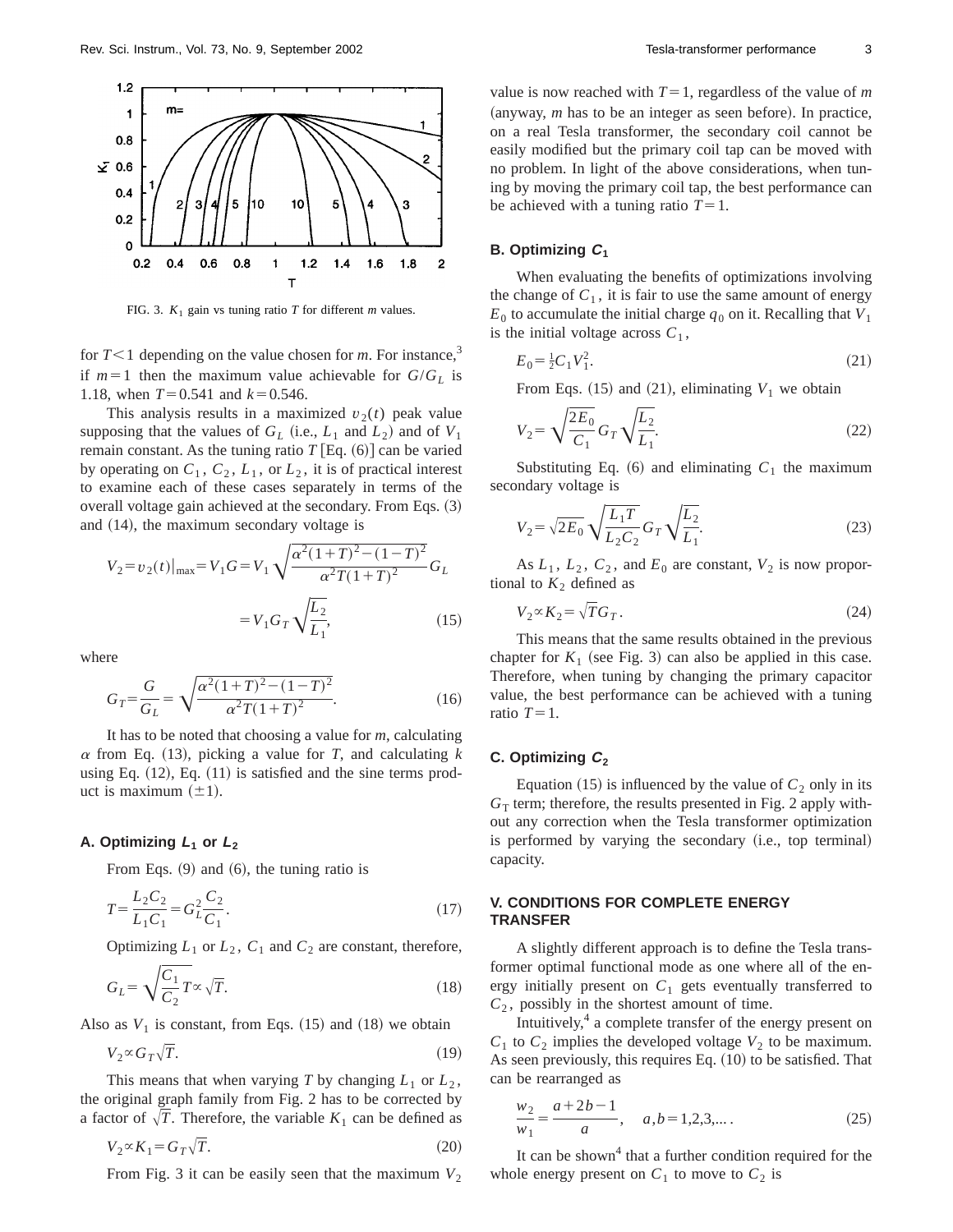TABLE I. Some of the values of  $k$  that ensure complete energy transfer if  $T=1$ .

| $\mathfrak a$  | $\mathcal{C}_{0}$       | k     | Beat           | Cycles |
|----------------|-------------------------|-------|----------------|--------|
| $\mathbf{1}$   | $\overline{\mathbf{c}}$ | 0.600 | $\mathbf{1}$   | 1.0    |
| $\mathfrak{2}$ | 3                       | 0.385 | 1              | 1.5    |
| 3              | $\overline{4}$          | 0.280 | $\mathbf{1}$   | 2.0    |
| $\overline{4}$ | 5                       | 0.220 | $\mathbf{1}$   | 2.5    |
| 5              | 6                       | 0.180 | $\mathbf{1}$   | 3.0    |
| 6              | 7                       | 0.153 | 1              | 3.5    |
| 7              | 8                       | 0.133 | $\mathbf{1}$   | 4.0    |
| 8              | 9                       | 0.117 | $\mathbf{1}$   | 4.5    |
| 9              | 10                      | 0.105 | $\mathbf{1}$   | 5.0    |
| 10             | 11                      | 0.095 | $\mathbf{1}$   | 5.5    |
| 11             | 12                      | 0.087 | $\mathbf{1}$   | 6.0    |
| 12             | 13                      | 0.080 | $\mathbf{1}$   | 6.5    |
| $\mathbf{1}$   | $\overline{4}$          | 0.882 | $\overline{2}$ | 2.0    |
| $\overline{c}$ | 5                       | 0.724 | $\overline{c}$ | 2.5    |
| $\overline{4}$ | 7                       | 0.508 | $\overline{2}$ | 3.5    |
| 5              | 8                       | 0.438 | $\overline{c}$ | 4.0    |
| $\overline{7}$ | 10                      | 0.342 | $\overline{c}$ | 5.0    |
| 8              | 11                      | 0.308 | $\overline{c}$ | 5.5    |
| 10             | 13                      | 0.257 | $\overline{c}$ | 6.5    |
| 11             | 14                      | 0.237 | $\overline{c}$ | 7.0    |
| 13             | 16                      | 0.205 | $\mathfrak{2}$ | 8.0    |
| 14             | 17                      | 0.192 | $\mathfrak{2}$ | 8.5    |
| 16             | 19                      | 0.170 | $\overline{2}$ | 9.5    |
| 17             | 20                      | 0.161 | $\overline{c}$ | 10.0   |

 $\omega_1 = \omega_2$ . (26)

That is, the tuning ratio value must be  $T=1$ . Substituting in Eq.  $(7)$  we obtain

$$
w_1 = \frac{\omega_1}{\sqrt{1+k}},
$$
  

$$
w_2 = \frac{\omega_1}{\sqrt{1-k}}.
$$
 (27)

From Eqs.  $(25)$  and  $(27)$ , the value(s) of *k* needed to ensure complete energy transfer can be found as

$$
\frac{w_2}{w_1} = \frac{a+2b-1}{a} = \frac{\sqrt{1+k}}{\sqrt{1-k}},
$$
\n(28)

that is,

$$
k = \frac{c^2 - a^2}{c^2 + a^2},\tag{29}
$$

where

$$
c = a + 2b - 1.\tag{30}
$$

Summarizing, a tuning ratio  $T=1$  and a value of  $k$  as given by Eq.  $(29)$  are sufficient to ensure both a maximum voltage at the secondary and a complete energy transfer from the primary. The choice of *a* and *c* (and therefore of *k*) affects only the position of the time instant when the transfer will be completed.

In Table I are listed some of the values of *k* obtained from Eq.  $(29)$ . The beat<sup>10</sup> reported is the one that contains the total transfer instant, while the cycle number refers to the number of primary oscillation cycles (primary current) after



FIG. 4. Voltage and current in a Tesla transformer simulated with *C*<sup>1</sup>  $= 10$  nF,  $L_1 = 100 \mu H$ ,  $R_1 = 0$ ,  $C_2 = 10$  pF,  $L_2 = 100$  mH,  $R_2 = 0$ , and *k*  $=0.161$ , and an initial voltage of 10 kV on  $C_1$ . All the energy initially on  $C_1$  is transferred to  $C_2$  after 10 primary cycles, at 58  $\mu$ s; (a) primary voltage, (b) primary current, (c) secondary voltage, and (d) secondary current.

which the transfer is complete. Note how this number of cycles is simply *c*/2, while the beat number is given by *b* [Eq.  $(30)$ ]. The time instant when all the initial charge has been transferred from the primary to the secondary is (see Fig.  $4$ )

$$
v_1 = 0, \quad v_2 = V_2, \quad i_1 = 0, \quad i_2 = 0. \tag{31}
$$

Under the condition  $T=1$ , Eq. (3) gives

$$
v_2(t)|_{T=1} = V_1 \sqrt{\frac{L_2}{L_1}} \sin\left(\frac{w_2 + w_1}{2}t\right) \sin\left(\frac{w_2 - w_1}{2}t\right).
$$
\n(32)

Supposing lossless circuits and  $T=1$ , varying *k* does not influence the maximum value of  $v_2$  achievable, as long as Eq.  $(29)$  is satisfied.

## **ACKNOWLEDGMENT**

This work $^{11}$  was supported by the Imatran Voima Foundation (at present incorporated by the Fortum Foundation).

 $1^1$ P. Drude, Ann. Phys. (Leipzig) 13, 512 (1904).

<sup>&</sup>lt;sup>2</sup> J. L. Reed, Rev. Sci. Instrum. **59**, 2300 (1988).

<sup>&</sup>lt;sup>3</sup>B. T. Phung, T. R. Blackburn, R. Sheehy, and R. E. James, Seventh International Symposium on High Voltage Engineering, 1991, Vol. 5, p. 133.